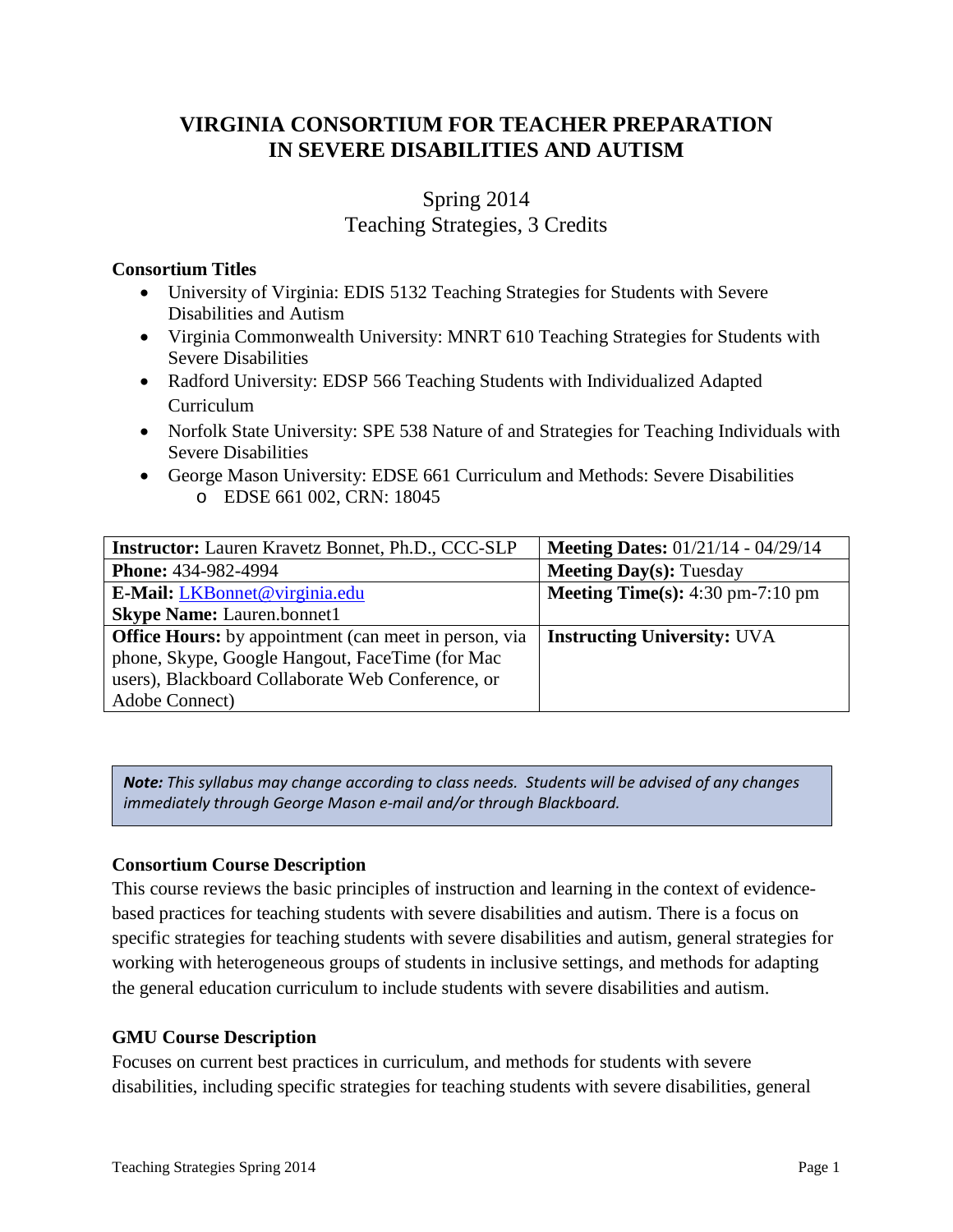strategies for working with heterogeneous groups of students in inclusive settings, and methods for adapting the general education curriculum to include students with severe disabilities.

**Prerequisite(s):** None

**Co-requisites:** None

### **Advising Contact Information**

Please make sure that you are being advised on a regular basis as to your status and progress through your program. Students should refer to their faculty advisor at their participating university.

## **Nature of Course Delivery**

Learning activities include the following:

- 1. Class lecture and discussion
- 2. Application activities
- 3. Small group activities and assignments
- 4. Video and other media supports
- 5. Research activities
- 6. Electronic supplements and activities via Blackboard

## **Learner Outcomes**

Upon completion of this course, students will be able to:

- Write IEPs so they define individualized sequences of measurable objectives for teaching needed functional skills that link to standards of learning general curriculum and begin with present level of performance and end with goal performance.
- Construct, use, and interpret nonstandard, informal skill assessment (such as task analysis and observation) to identify appropriate objectives, evaluate student performance during baseline and intervention, and make improvements in instruction for students with disabilities in an adapted curriculum across the K-12.levels.
- Assess target skills before (baseline probes) and during (instructional probes) instruction using direct observation or assessment of permanent products.
- Create dated graphs of student performance data using Excel; draw aim and trend lines using Excel.
- Use "raw" and graphed student performance data (along with aim and trend lines and problem analysis) to evaluate the effects of instruction and make data-based decisions for improving student performance.
- Embed instruction on targeted IEP objectives into functional daily routines and activities.
- Plan, implement, and evaluate instructional programs that use effective antecedent teaching strategies (e.g., observational learning, milieu approach, system of least intrusive prompts, simultaneous prompting, time delay, graduated guidance, picture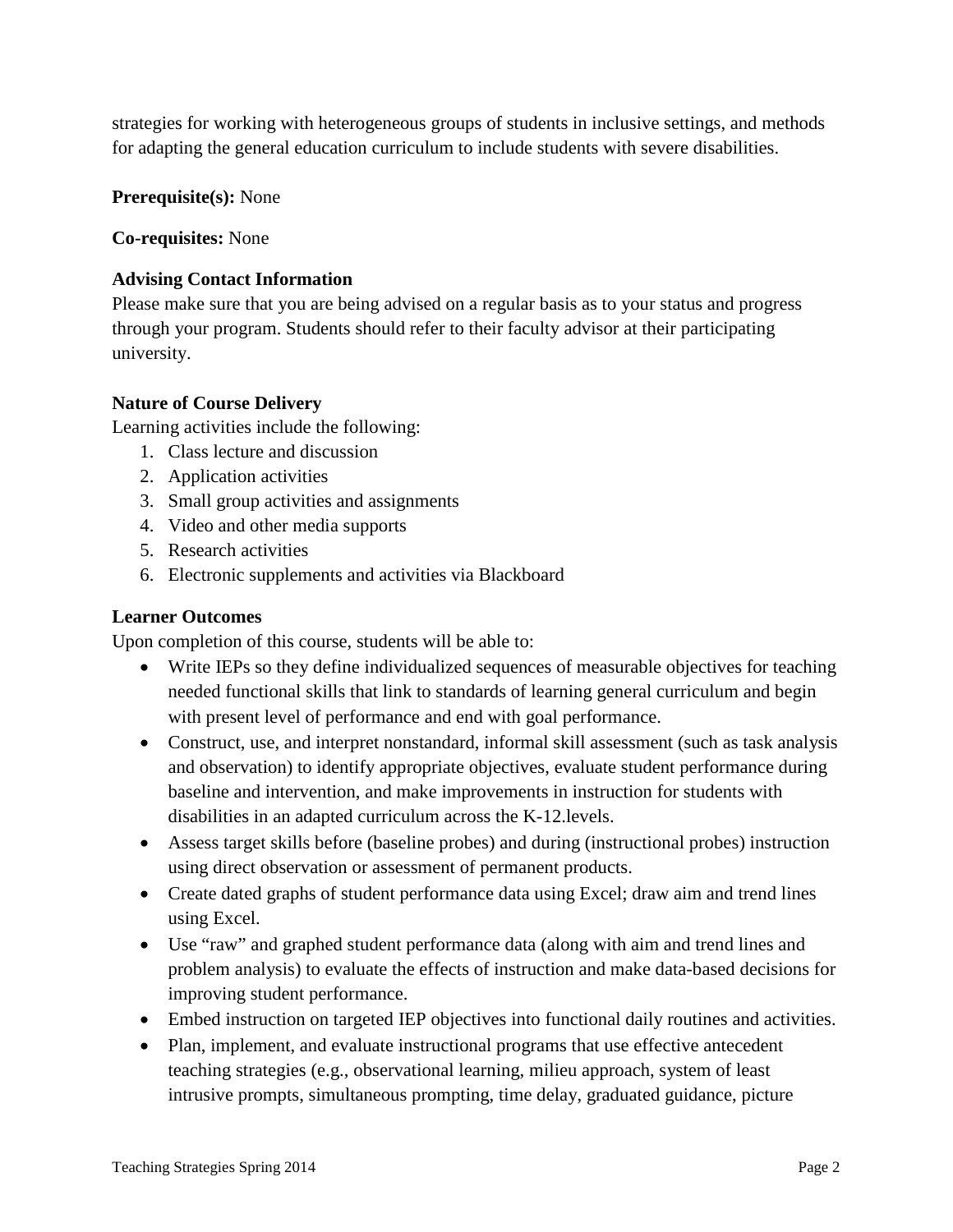assists, audio/ video-modeling, backward and whole task chaining) and consequent strategies (e.g., shaping, error correction, consequential strategies, and interspersed review).

- Write and implement an instructional plan that specifies a sequence of instructional objectives leading to a goal, uses a task analysis (for multiple step skills) or a skill sequence (for discrete skills), incorporates antecedent and consequence teaching strategies aimed at a specific stage of learning, and specifies a plan for collecting and analyzing student performance data on an ongoing basis.
- Understand general education teaching practices that promote inclusion of students with severe disabilities in the general education curriculum and support them in the least restrictive environment (e.g., curriculum and instructional adaptation, group instruction, self-management, schedule following, cooperative learning, peer tutoring). Understand when and how to use small group instruction, peer tutoring, community-based instruction, simulated instruction, video-modeling instruction, and instruction involving both typical students and students with disabilities.
- Apply a model to plan with general educators any adaptations and modifications that are needed in the general education curriculum and class activities in order to meet the instructional needs of students with severe disabilities.
- Train paraprofessional support staff to use appropriate teaching methods and supportive interaction styles with students to support students without encouraging dependency. Provide these staff members with supervision and feedback.

# **Required Textbooks**

Snell, M.E., & Brown, F. (2011). *Instruction of students with severe disabilities* (7<sup>th</sup> ed.). Upper Saddle River, NJ: Prentice Hall.

# **Digital Library Option (GMU Students)**

The Pearson textbook(s) for this course **may be** available as part of the **George Mason University Division of Special Education and disAbility Research Digital Library**. Please note that not all textbooks are available through this option. Visit the links below before purchasing the digital library to ensure that your course(s) text(s) are available in this format. The division and Pearson have partnered to bring you the Digital Library; a convenient, digital solution that can save you money on your course materials. The Digital Library offers you access to a complete digital library of **all Pearson textbooks** and MyEducationLabs used across the Division of Special Education and disAbility Research curriculum at a low 1-year or 3-year subscription price. Access codes are available in the school bookstore. Please visit [http://gmu.bncollege.com](http://gmu.bncollege.com/webapp/wcs/stores/servlet/BNCBHomePage?storeId=15552&catalogId=10001&langId=-1) and search the ISBN. To register your access code or purchase the Digital Library,

visit: <http://www.pearsoncustom.com/va/gmu/digitallibrary/education/index.html>

1 year subscription \$200 ISBN-13: 9781269541411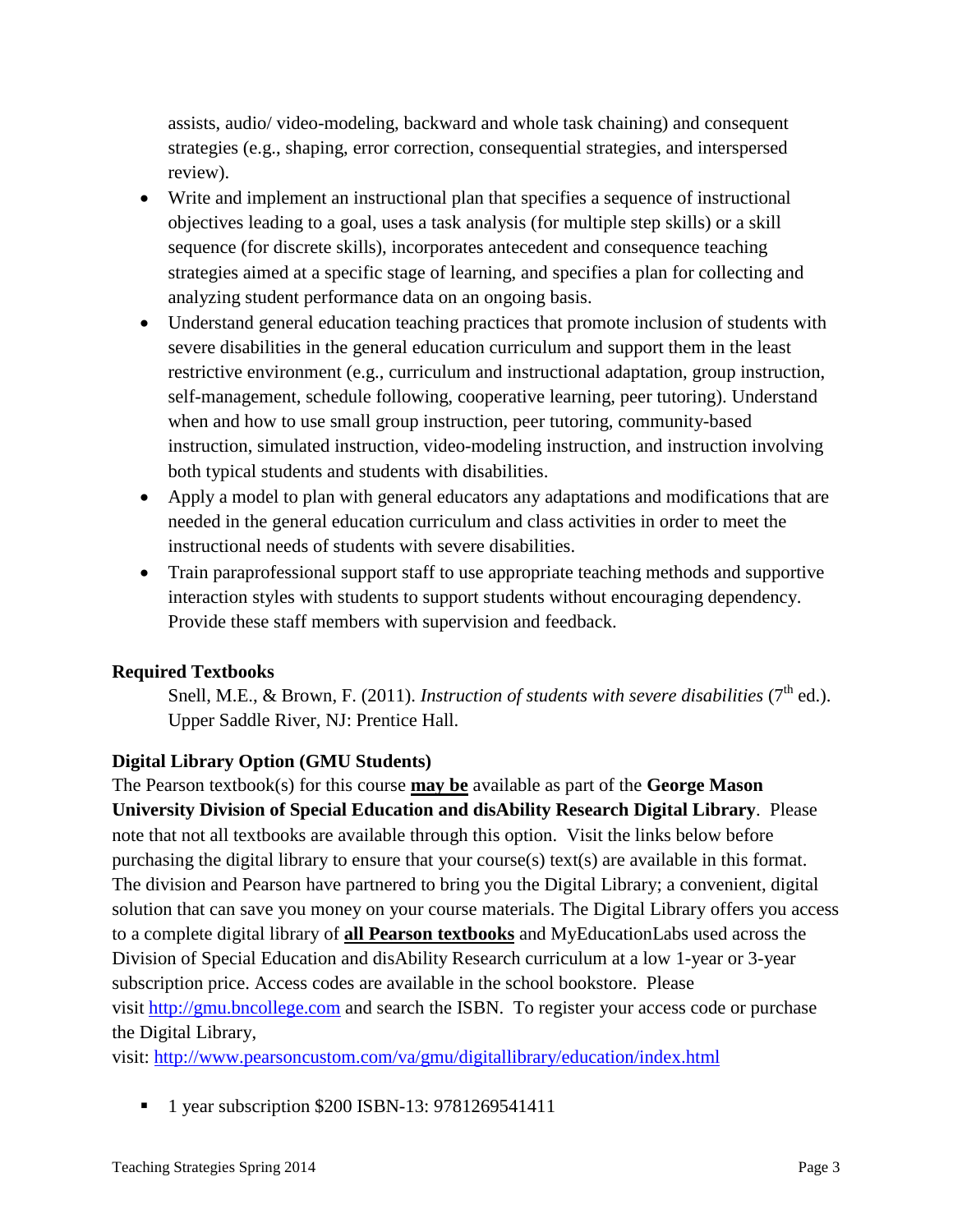- 3 years subscription \$525 ISBN-13: 9781269541381
- Individual e-book(s) also available at the bookstore link above or at<http://www.pearsoncustom.com/va/gmu/digitallibrary/education/index.html>

#### **Recommended Textbooks**

American Psychological Association (2009). *Publication manual of the American Psychological*  Association (6<sup>th</sup> ed.). Washington, DC: Author.

### **Required Resources**

Required resources will be posted on Blackboard.

### **Additional Readings**

Additional required readings will be posted on Blackboard and announced during the first class session.

### **Course Relationships to Program Goals and Professional Organizations**

This course is part of The Virginia Consortium for Teacher Preparation in Severe Disabilities, a grant from the Virginia Department of Education that includes George Mason University, Virginia Commonwealth University, the University of Virginia, Radford University, and Norfolk State University. Through the completion of the SD Consortium program, students are eligible for teacher licensure in the Commonwealth of Virginia in the area of Special Education – Adapted Curriculum K-12. This program complies with the standards for teacher licensure established by the Council for Exceptional Children (CEC), the major special education professional organization. The CEC standards that will be addressed in this class include Standard 2: Characteristics of Learners, Standard 3: Individual Learning Differences, Standard 4: Instructional Strategies, Standard 5: Learning Environments and Social Interactions, Standard 6: Language, Standard 7: Instructional Planning, Standard 8: Assessment, Standard 9: Professional and Ethical Practice, and Standard 10: Collaboration.

#### **Course Policies & Expectations**

Attendance.

Students are expected to attend **all** classes, arrive on time, remain in class for the duration of each session, and demonstrate professional behavior in the classroom. When absence from class is unavoidable, students are responsible for getting all class information (e.g. handouts, announcements, lecture notes) from another class member prior to the class meeting that follows the absence. Most handouts will be on Blackboard and all power point slides will be on Blackboard for each class session. In all classes, students will participate in class activities which will contribute to the attendance /participation portion of the final grade. Points missed due to absences during class activities **CANNOT be made up**. Participation points can only be earned if the student is in attendance. Students who miss 2 classes will lose 1/2 of participation points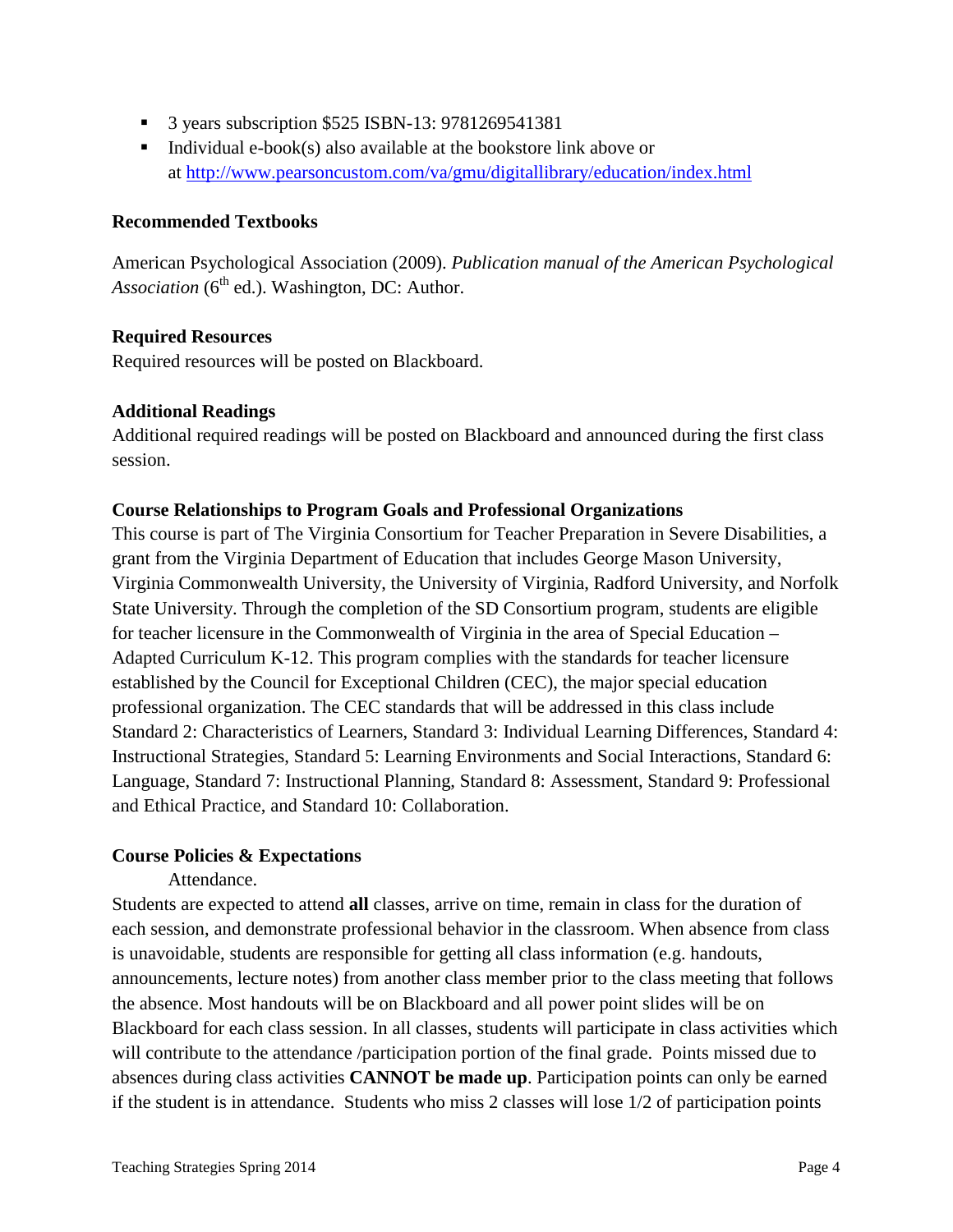(80 points). Students who miss 3 or more classes will lose all participation points (160 points). At the end of each class, students will evaluate their participation in class. The instructor will consider participation of students on a case-by-case basis.

# Late Work.

*Ten percent of the available points* for the assignment will be deducted each day for late submissions during the first week after the due date. *After one week* from the due date, assignments will not be accepted*.* Thus an assignment that is three days late is able to obtain only 70% of the points for the assignment regardless of the quality of the work. After one week, the assignment will no longer be accepted and a score of zero will be entered into the grade book for that assignment.

The point deduction will be made after the grading is complete. The date that the assignment was received by the instructor **in hand or via email or Blackboard** will be considered the date submitted. Submitting an assignment late does not alter the due dates of the other assignments and prevents timely feedback to students regarding their work that may be of value in later assignments. Strive to keep up with the assignment schedule so that you will be able to have appropriate formative evaluation and feedback from your instructor across the semester.

## **Additional Course Policies**

- This is a 3-credit graduate level course. Traditionally, 3-credit courses across a 15-week semester require an average of 45 hours of in-class time and approximately 90 hours of independent reading and assignment completion. Be prepared to put in that amount time for this class and plan your schedule accordingly.
- Some assignments require you to synthesize material from the Course and outside sources into coherent statements of your ideas. In such cases, your writing should be databased, meaning that you must support statements and ideas with evidence from these sources, giving these sources credit. The standard format for writing in the field of education is outlined in the *Publication Manual of the American Psychological Association* (6<sup>th</sup> ed.). The citation for this manual is included in the section entitled, Recommended Texts. This is also termed "APA Style." For an online resource, see [www.apastyle.org.](http://www.apastyle.org/) Specifically, the Final version of your Instructional Program should be written in APA style, including a cover page, running head, pagination, headings (as needed), citations (as needed), and reference pages.
- It is expected that you know how to paraphrase and cite information appropriately to meet both APA guidelines and to avoid plagiarism. This website provides some useful information on how to avoid plagiarism in your writing:<http://www.plagiarism.org/>
- Please use person-first language in written assignments (and ideally in your professional practice). For more information on this language, refer to "Guidelines for Reporting and Writing About People With Disabilities"<http://www.lsi.ku.edu/~lsi/news/featured/guidelines.shtml>
- In an effort to assist students in future sections of this course, the instructor may post assignments submitted this semester as samples. The names of authors will not be used on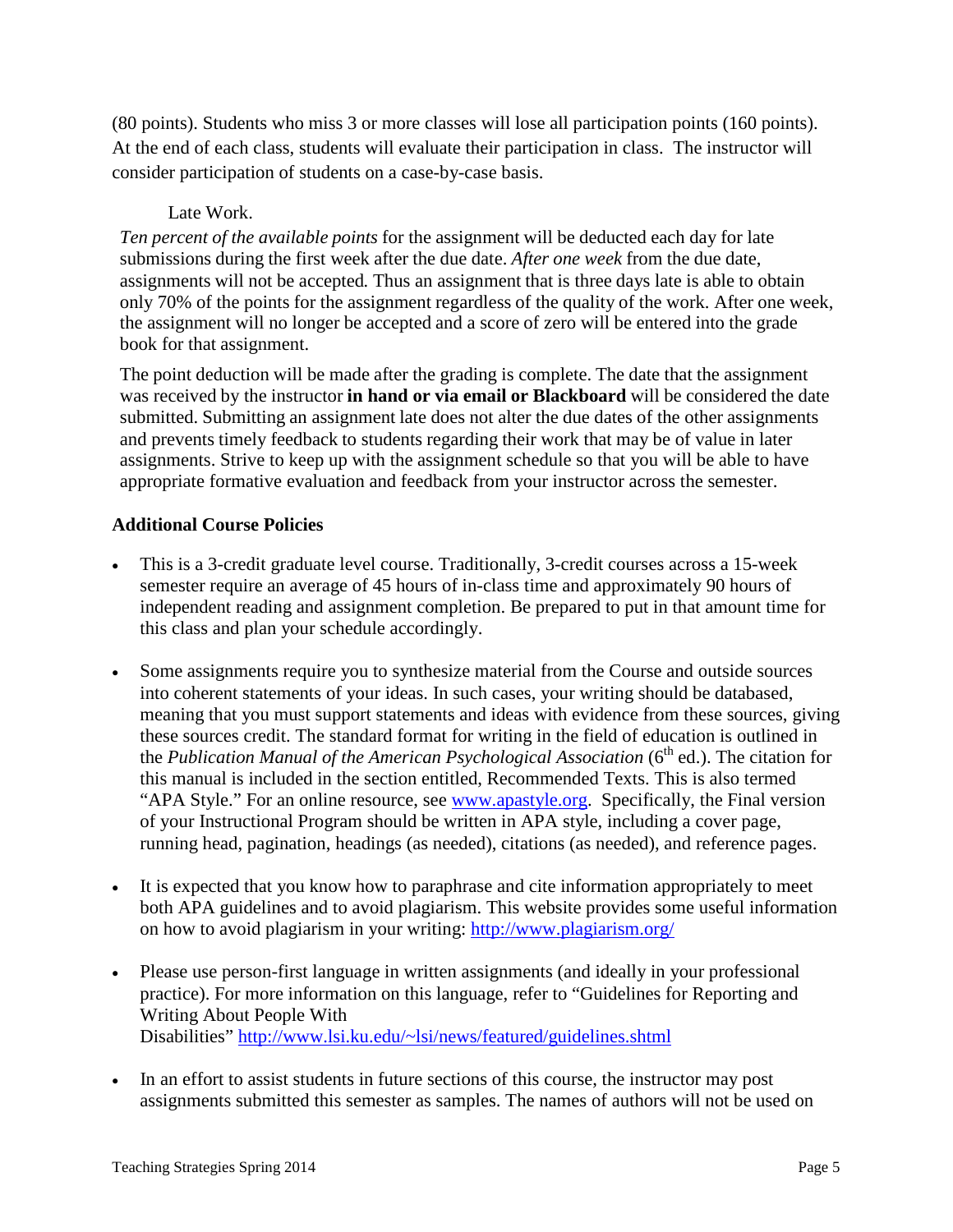these samples. Please notify your instructor in writing if you do not wish your work to be used as a sample in future course sections.

# **TaskStream Submission**

Every student registered for any Special Education course with a required performance-based assessment is required to submit this assessment, *Instructional Plan and Implementation* to TaskStream (regardless of whether a course is an elective, a onetime course or part of an undergraduate minor). Evaluation of the performance-based assessment by the course instructor will also be completed in TaskStream. Failure to submit the assessment to TaskStream will result in the course instructor reporting the course grade as Incomplete $(IN)$ . Unless the IN grade is changed upon completion of the required TaskStream submission, the IN will convert to an F nine weeks into the following semester.

If you have never used TaskStream before, you MUST use the login and password information that has been created for you. This information is distributed to students through GMU email, so it is very important that you set up your GMU email. For more TaskStream information, go to<http://cehd.gmu.edu/api/taskstream>

# **Grading Scale**

 $93-100% = A$  $90-92\% = A$  $83-89\% = B$  $80-82\% = B$  $70-79\% = C$  $<69\% = F$ 

Due dates below are subject to change based on needs of the class.

| <b>Assignment</b>                            | <b>Due Date</b> | <b>Point Value</b> |
|----------------------------------------------|-----------------|--------------------|
| Attendance and Participation (13 @ 10 points | Weekly          | 130                |
| each)                                        |                 |                    |
| <b>Student Introduction and Photo</b>        | 1/28            | NA                 |
| In-Class Weekly Group assignments (13 @ 10   | Weekly          | 130                |
| points each)                                 |                 |                    |
| Detailed Instructional Program: Proposal     | 2/18            | 20                 |
| Detailed Instructional Program: Draft of     | 3/4             | 125                |
| Introduction and Review of Research          |                 |                    |
| Midterm Evaluation of Course on Blackboard   | 3/4             | NA                 |
| Detailed Instructional Program: Draft of     | $3/18$ (can     | 125                |
| Method                                       | submit as       |                    |
|                                              | early as $3/11$ |                    |
|                                              | if preferred)   |                    |
| Detailed Instructional Program: Draft of     | 4/15            | 125                |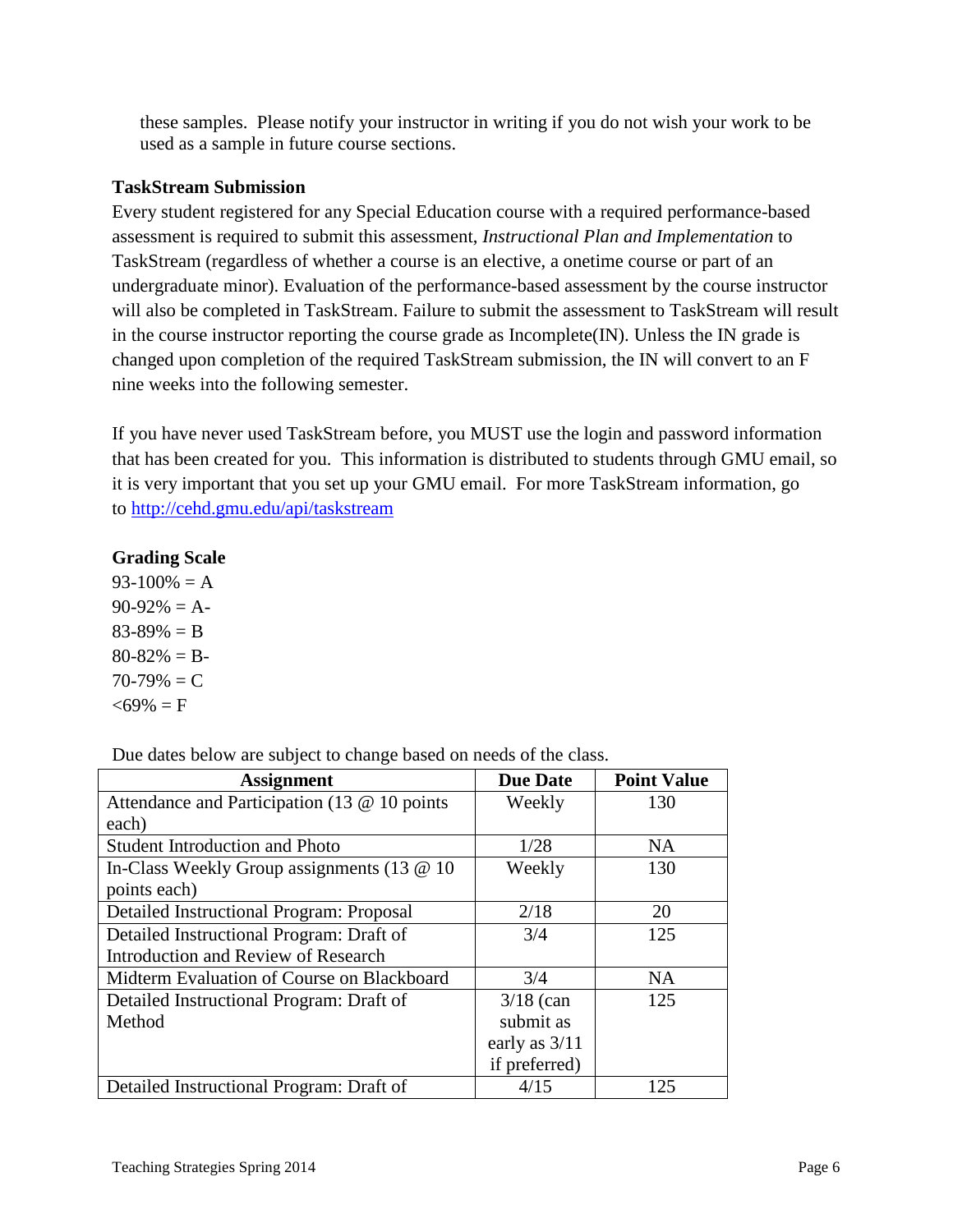| Abstract, Results, and Discussion              |              |               |
|------------------------------------------------|--------------|---------------|
| Paraprofessional Survey                        | 4/15         | 20            |
| Detailed Instructional Program: Final Paper to | 4/29         | 325           |
| Blackboard                                     |              |               |
| Detailed Instructional Program: Final Paper to | 4/29         | <b>NA</b>     |
| TaskStream (will receive incomplete for course |              |               |
| if not submitted; incomplete becomes an F nine |              |               |
| weeks into next semester).                     |              |               |
| Optional Extra Credit: 5 minute video (or      | 4/29         | 20            |
| digital file) of instructional program with    |              |               |
| permissions                                    |              |               |
| Final Evaluation of Course on Blackboard       | 4/29         | <b>NA</b>     |
| <b>Total Points</b>                            | $1000$ (plus |               |
|                                                |              | extra credit) |

#### **Assignments**

**Performance-based Assessment (TaskStream submission required).**

### **Detailed Instructional Program**

Course participants must identify and work with an appropriate target student with severe disabilities ages 5-21 who is participating in the adapted curriculum. You will need permission to read this student's confidential file, and engage in observation, interview and assessment activities with that student and her/his family and team members in order to complete the major assignments for the class. It is your responsibility to identify an appropriate target student. It is expected that you will need at least 20-25 hours across the course of the semester to engage in assessment activities with your target student, their family and team members.

In this assignment you will develop and implement an instructional program for teaching a skill to a student with severe disabilities. You will hand in draft sections of the program to your instructor for feedback. At the end of the course, you will hand in a final version of your program that includes up to date data on student performance as well as analysis of the results of your program and discussion of future directions. Further information can be found in Assignments on Blackboard.

#### **Performance-based Common Assignments (No TaskStream submission required).**

There are no common assignments.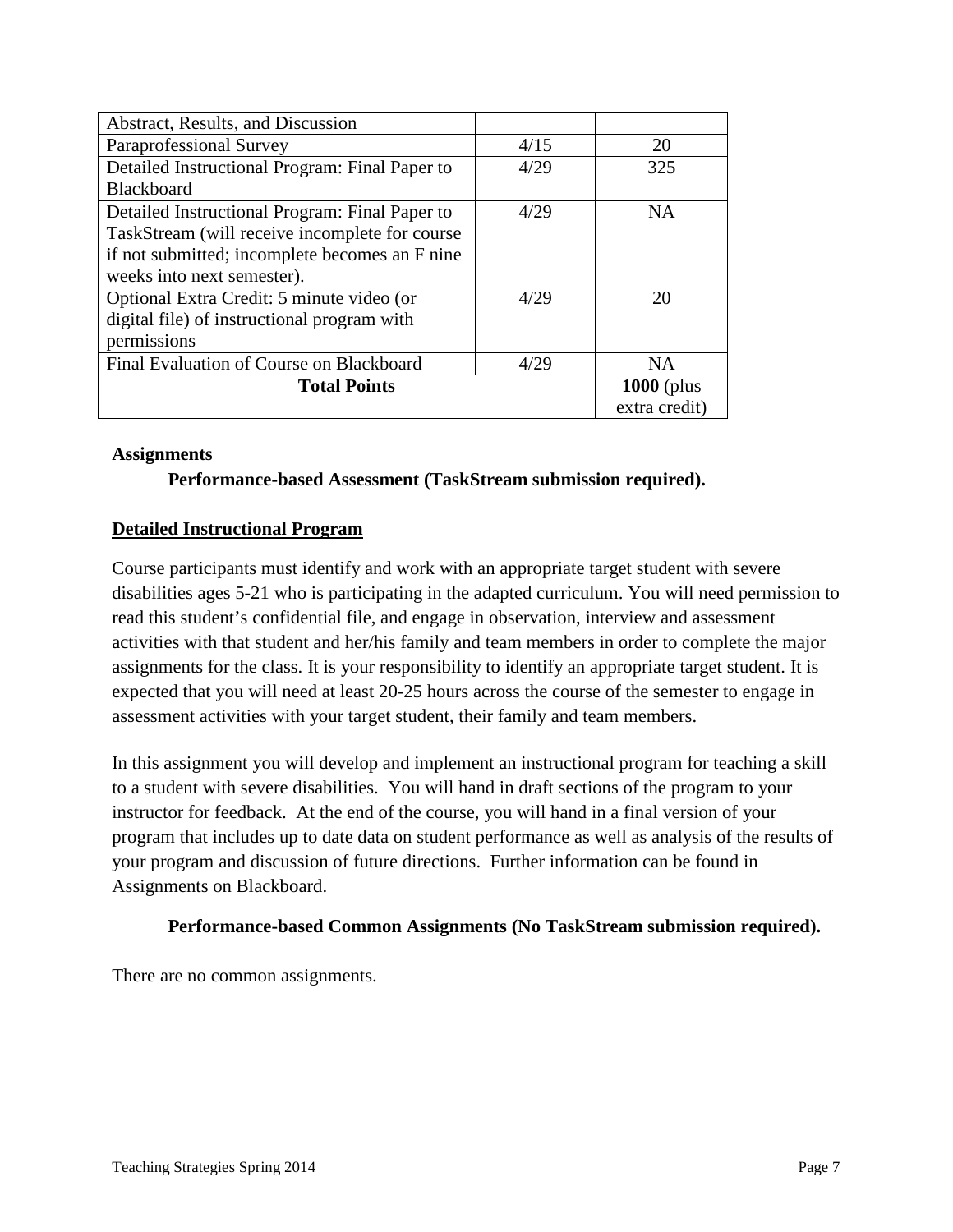### **Other Assignments.**

#### 1. Introduction and Photo

Students will respond to a list of questions provided by the instructor to both introduce themselves to the instructor and to help the instructor design class activities based on student interests and level of experience. Included in this assignment is submission of a photo (**in .jpg format only**). If you have a photo in your Blackboard profile, it is not necessary to submit a photo separately. Your photo will be used by the instructor to associate your name with your face. Please be sure this is a current photo. No Mardi Gras masks or substitutions of someone/something other than yourself in these pictures. Your instructor needs a simple picture of you to use for identification purposes. These photos will not be shared with other. More information about this assignment will be given in class.

### 2. Thirteen (13) Weekly In-Class Assignments

Almost every week, there will be an in-class assignment that may involve role-play in pairs and team problem solving. All will include a form to be completed by the end of class. **These cannot be made up if you are absent** because they will require group interaction and effort.

1. Students will respond to a list of questions provided by the instructor to both introduce themselves

#### 3. Assigned Readings

Every week, there will be assigned readings from the text or from other sources. Readings from sources other than the text will be provided on Blackboard. You are required to read these by the date on which they are listed in the Course Calendar (see last 2 pages of syllabus). In other words, complete assigned readings before the start of class. The instructor may have unannounced quizzes on assigned readings in class if it appears that students are not completing readings prior to class.

#### 4. Paraprofessional Survey

As part of the preparation for the class on working with paraprofessionals, you will complete a survey on teaming with paraprofessionals and submit it to Blackboard. More information will be given about this assignment in class.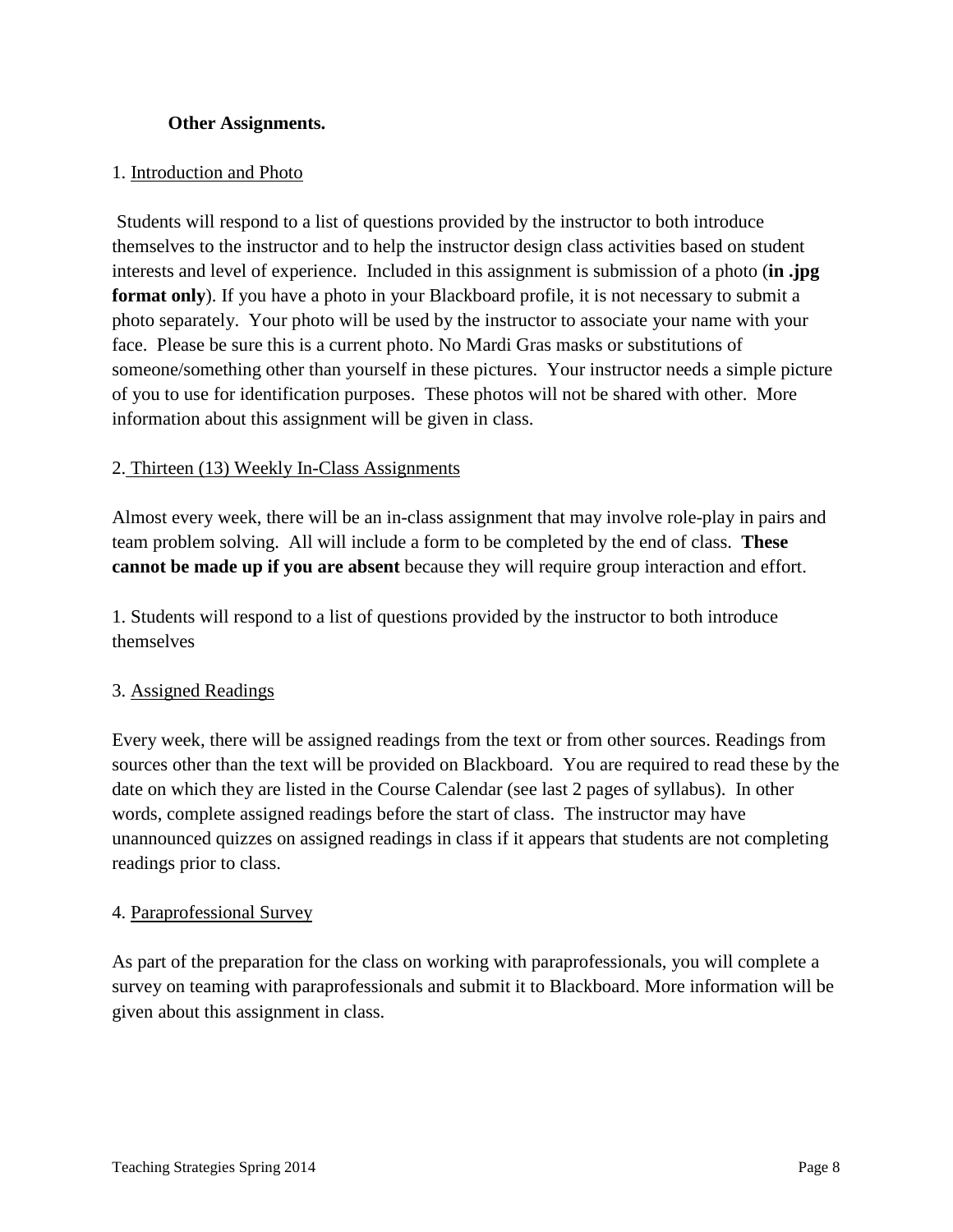# **Schedule**

# **Course Schedule**

| <b>Class</b>   | <b>Date</b>    | <b>Topic</b>                                                                                                                                              | <b>Reading Due</b>                   |                                                                              |
|----------------|----------------|-----------------------------------------------------------------------------------------------------------------------------------------------------------|--------------------------------------|------------------------------------------------------------------------------|
|                |                |                                                                                                                                                           |                                      | <b>In-class Assignments</b>                                                  |
|                |                |                                                                                                                                                           | -read by date on                     | & Assignments Due                                                            |
|                |                |                                                                                                                                                           | which readings are                   | -in class assignments                                                        |
|                |                |                                                                                                                                                           | listed                               | due by end of class                                                          |
|                |                |                                                                                                                                                           | -bring readings to                   | session                                                                      |
|                |                |                                                                                                                                                           | class                                | -other assignments                                                           |
|                |                |                                                                                                                                                           | -additional readings                 | due on Blackboard                                                            |
|                |                |                                                                                                                                                           | TBA for some                         | by 4:30 on date listed                                                       |
|                |                |                                                                                                                                                           | classes                              |                                                                              |
| $\mathbf{1}$   | Jan 21         | -Introduction to                                                                                                                                          |                                      | -Student information                                                         |
|                |                | <b>Teaching Strategies for</b>                                                                                                                            |                                      | form                                                                         |
|                |                | students with severe                                                                                                                                      |                                      | -#1 team name,                                                               |
|                |                | disabilities                                                                                                                                              |                                      | values & rules (in                                                           |
|                |                | -Review Syllabus and                                                                                                                                      |                                      | class)                                                                       |
|                |                | Assignments                                                                                                                                               |                                      |                                                                              |
|                |                | -Form Working Teams                                                                                                                                       |                                      |                                                                              |
|                |                | -Blackboard orientation                                                                                                                                   |                                      |                                                                              |
|                |                | (optional)                                                                                                                                                |                                      |                                                                              |
| $\overline{2}$ | January        | -Educating Students                                                                                                                                       | Snell & Brown                        | -#2 Objectives (in                                                           |
|                | 28             | with Severe                                                                                                                                               | $(2011)$ (S & B): Ch.                | class)                                                                       |
|                |                | Disabilities: An                                                                                                                                          | 1,3                                  | -Bring to class                                                              |
|                |                | Overview                                                                                                                                                  |                                      |                                                                              |
|                |                |                                                                                                                                                           |                                      | good/poor IEP goals                                                          |
|                |                | -Phase 1: Assessment,                                                                                                                                     |                                      | & objectives                                                                 |
|                |                | identifying, writing                                                                                                                                      |                                      |                                                                              |
|                |                | measureable goals and                                                                                                                                     |                                      |                                                                              |
|                |                | objectives                                                                                                                                                |                                      |                                                                              |
| 3              | February       | Phase 2: Antecedent                                                                                                                                       | S & B: Ch. 4                         | -#3 System of Least                                                          |
|                | $\overline{4}$ | methods                                                                                                                                                   |                                      | Prompts, Discrete                                                            |
|                |                |                                                                                                                                                           |                                      | Trial Teaching (in                                                           |
|                |                |                                                                                                                                                           |                                      | class)                                                                       |
| $\overline{4}$ | February       |                                                                                                                                                           | S & B: Review Ch.                    | -#4 Constant Time                                                            |
|                | 11             |                                                                                                                                                           | 4, especially 170-                   | Delay (in class)                                                             |
|                |                |                                                                                                                                                           |                                      | -#5 Graduated                                                                |
|                |                |                                                                                                                                                           |                                      | Guidance &                                                                   |
|                |                |                                                                                                                                                           |                                      |                                                                              |
|                |                |                                                                                                                                                           |                                      |                                                                              |
|                |                |                                                                                                                                                           |                                      |                                                                              |
|                |                |                                                                                                                                                           |                                      |                                                                              |
|                |                |                                                                                                                                                           |                                      |                                                                              |
|                |                |                                                                                                                                                           |                                      |                                                                              |
|                |                |                                                                                                                                                           |                                      |                                                                              |
| 5              | February<br>18 | -Phase 3: Consequent<br>Methods<br>-Designing and<br>implementing<br>instruction in inclusive<br>classrooms<br>Phase 3: Measuring<br>student behavior and | 181; plus read Ch. 6<br>S & B: Ch. 5 | Simultaneous<br>Prompting (in class)<br>$-#6$ Assessment &<br>measurement of |

# **(May change based on student and course needs or availability of speakers)**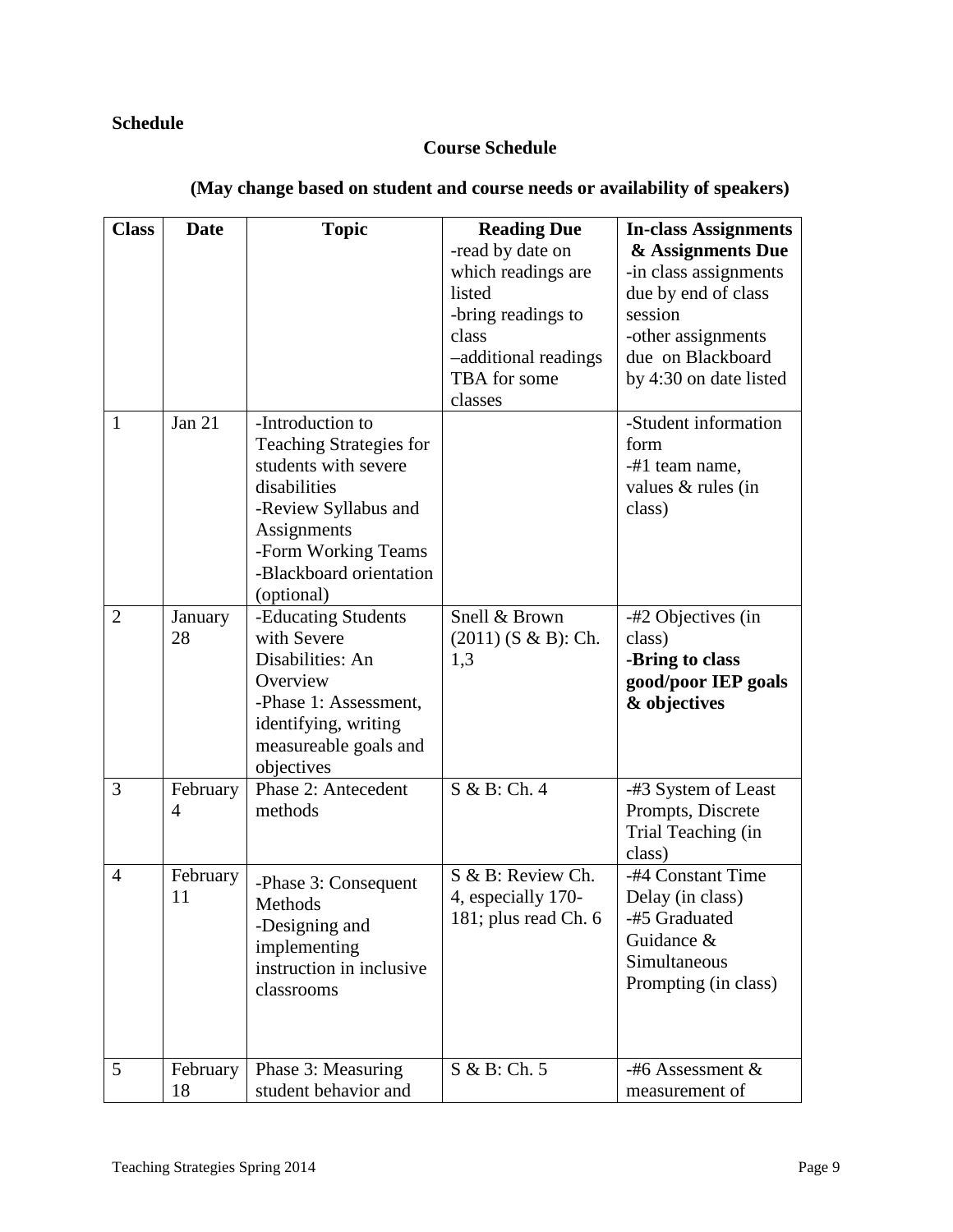|                |                | learning                                                                                                                                      |                                           | student performance<br>(in class)<br>-Instructional<br><b>Program Proposal</b><br><b>Due</b><br>-Bring graphing<br>paper, pencils,<br>rulers to class                                                                                                |
|----------------|----------------|-----------------------------------------------------------------------------------------------------------------------------------------------|-------------------------------------------|------------------------------------------------------------------------------------------------------------------------------------------------------------------------------------------------------------------------------------------------------|
| 6              | February<br>25 | Phase 3: Analyzing<br>performance &<br>improving programs;<br>Graphing with Excel,<br>aim and trend lines<br>Guest: Dr. Marci<br>Kinas Jerome | S & B: Review Ch.<br>5 especially 210-221 | -#7 Graphing<br>performance, drawing<br>aim lines and trend<br>lines (in class)<br>-Bring computers to<br>class with Excel<br>installed (or borrow<br>laptop from Kellar<br><b>Annex before class</b><br>from Dan or his<br>assistant – GMU<br>only) |
| $\overline{7}$ | March 4        | <b>Teaching Self Care</b><br><b>Skills</b>                                                                                                    | S & B: Ch. 10                             | -Draft of<br><b>Introduction and</b><br><b>Review of Research</b><br>Due                                                                                                                                                                             |
|                | March<br>11    | <b>No Class: Spring</b><br><b>Break</b>                                                                                                       |                                           |                                                                                                                                                                                                                                                      |
|                | March<br>18    | <b>No Class: Flex Week</b><br>-Work on Instructional<br>Program                                                                               |                                           | -Draft of Method<br>Due (can hand in<br>early: week of 3/11)<br>-3/24 or sooner: start<br>intervention, ONLY<br>with approval of<br>methods (begin with<br><b>Baseline</b> phase)                                                                    |
| 8              | March<br>25    | Teaching students with<br>deaf-blindness: Guests:<br>Dr. Julie Durando<br>Deaf Blind project,<br><b>VCU</b> & Deborah<br>Nickerson            | <b>TBA</b>                                | #8 Teaching students<br>with deaf-blindness<br>(in class)                                                                                                                                                                                            |
| 9              | April 1        | <b>Community Based</b><br>Instruction<br><b>Guest: Paula Fallon</b>                                                                           | S & B: Ch. 14                             | #9 Community based<br>instruction (in class)                                                                                                                                                                                                         |
| 10             | April 8        | <b>Teaching Functional</b>                                                                                                                    | S & B: Ch. 13                             | #10 Functional                                                                                                                                                                                                                                       |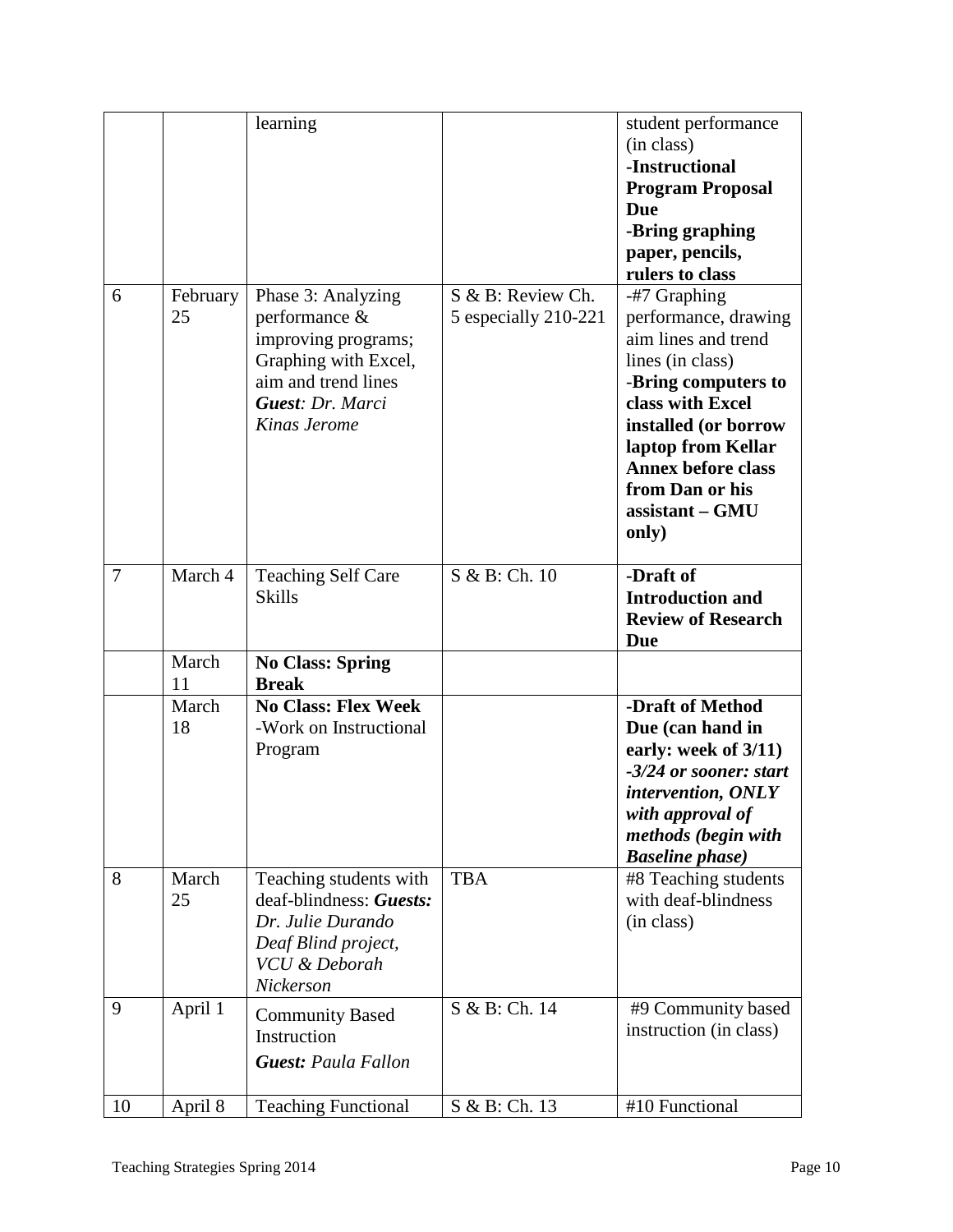|    |          | Academic Skills and<br><b>General Curriculum</b><br>Access<br>Guest: Dr. Jugnu<br>Agrawal                                           |                   | Academics (in class)                                                                                                                                                                                         |
|----|----------|-------------------------------------------------------------------------------------------------------------------------------------|-------------------|--------------------------------------------------------------------------------------------------------------------------------------------------------------------------------------------------------------|
| 11 | April 15 | Working with and<br>Teaching<br>Paraprofessionals<br><b>Guest:</b> Melissa<br>Ainsworth                                             | <b>TBA</b>        | $-#11$<br>Paraprofessionals (in<br>class)<br>-Completed<br>Paraprofessional<br>Survey due on<br>Blackboard                                                                                                   |
|    |          |                                                                                                                                     |                   | -Draft of Abstract,<br><b>Results &amp;</b><br><b>Discussion Draft</b><br>Due<br>-Continue your<br>intervention & data<br>collection until you<br>write up your final<br>paper for submission<br>on April 29 |
| 12 | April 22 | <b>Structured Teaching</b><br>for Students with<br><b>Autism Spectrum</b><br>Disorder<br><b>Guest: Diane Talarico-</b><br>Cavanaugh | <b>TBA</b>        | #12 Structured<br>Teaching (in class)                                                                                                                                                                        |
| 13 | April 29 | -Teaching Students<br>with Communication<br><b>Needs</b><br>-Peer supports<br><b>Guest: Bridgid</b><br>Hendrixson                   | S & B: Ch. 11, 12 | -#13 Nonsymbolic<br>communication (in<br>class)<br>-Final<br><b>Instructional</b><br>Program due to<br><b>Blackboard AND to</b><br><b>TaskStream</b>                                                         |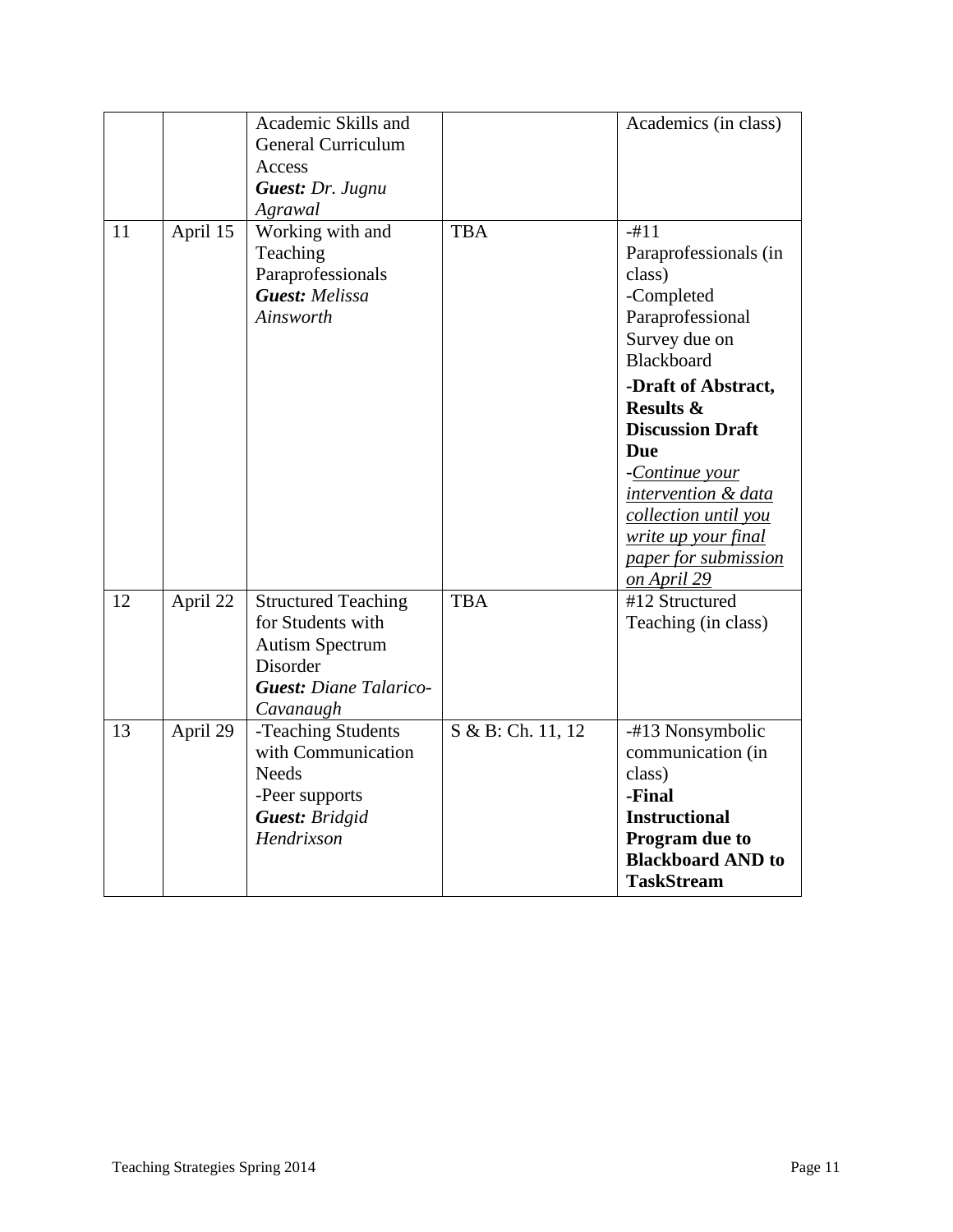# **SD CONSORTIUM SYLLABUS STATEMENTS AND POLICIES**

#### Honor Code

Each university has its own honor code and it is important for you to review the honor code at your university. However, all students taking this course, regardless of the university they are enrolled in, are expected to follow this honor code and also to pledge all assignments and their exam to indicate that they have followed the honor code. A pledge means that you have not cheated or plagiarized, nor have you given or received assistance that violated the description of how assignments are to be completed for this course. The shortened version may be used: "Pledged" followed by the date and your full name (typed "signatures" will be OK for assignments/tests submitted electronically).

A complete copy of each university's Honor System document is available through

GMU:<http://mason.gmu.edu/~montecin/plagiarism.htm>

VCU: [www.students.vcu.edu/rg/policies/rg7honor.html.](http://www.students.vcu.edu/rg/policies/rg7honor.html)

UVA:<http://www.virginia.edu/honor/>

Radford: [http://www.radford.edu/~dos-web/handbook02-03/Honor\\_Code.pdf](http://www.radford.edu/~dos-web/handbook02-03/Honor_Code.pdf) NSU: [http://www.nsu.edu/student\\_judicial/policy.html](http://www.nsu.edu/student_judicial/policy.html)

#### Accommodations for Disability

At all the participating universities, accommodations can be made with the instructor if a student has a disability. If this is relevant to you, please contact me on the first night of class (can be through email) and indicate both what the disability is and how your university has made accommodations for you in the past. I will discuss (via email) this further with you until we reach consensus. University specific information regarding eligibility, services and accommodations can be found at:

GMU:<http://www.gmu.edu/student/drc/> VCU:<http://www.students.vcu.edu/dss/index.html> UVA:<http://www.virginia.edu/vpsa/services.html> Radford:<http://www.radford.edu/~dro/> NSU:<http://www.nsu.edu/disabilityservices/index.html>

#### Inclement Weather

If classes are cancelled at George Mason University, a message will be posted on the class Blackboard site and all class members will receive an email. Because such cancellations are often at the last minute, it may be difficult to get this message prior to leaving for class. If in doubt, dial the University phone number (434) 243-7669 or (434) 924-7669 or visit the university website (http://www.virginia.edu/emergency/closings.html). Do not email us; I will email you regarding weather as soon as it is announced. Please note the cancellation of classes due to inclement weather is determined by the decision of the instructing university only. If the instructing university is open and operational then you are expected to attend class.

#### Cell Phones and Weapons

All cell phones and beepers should be deactivated while in the classroom. Also, University rules at all participating universities prohibit the possession any firearm, other weapon, or explosive. Please consult the student handbook and your university for specific information concerning this policy at your university.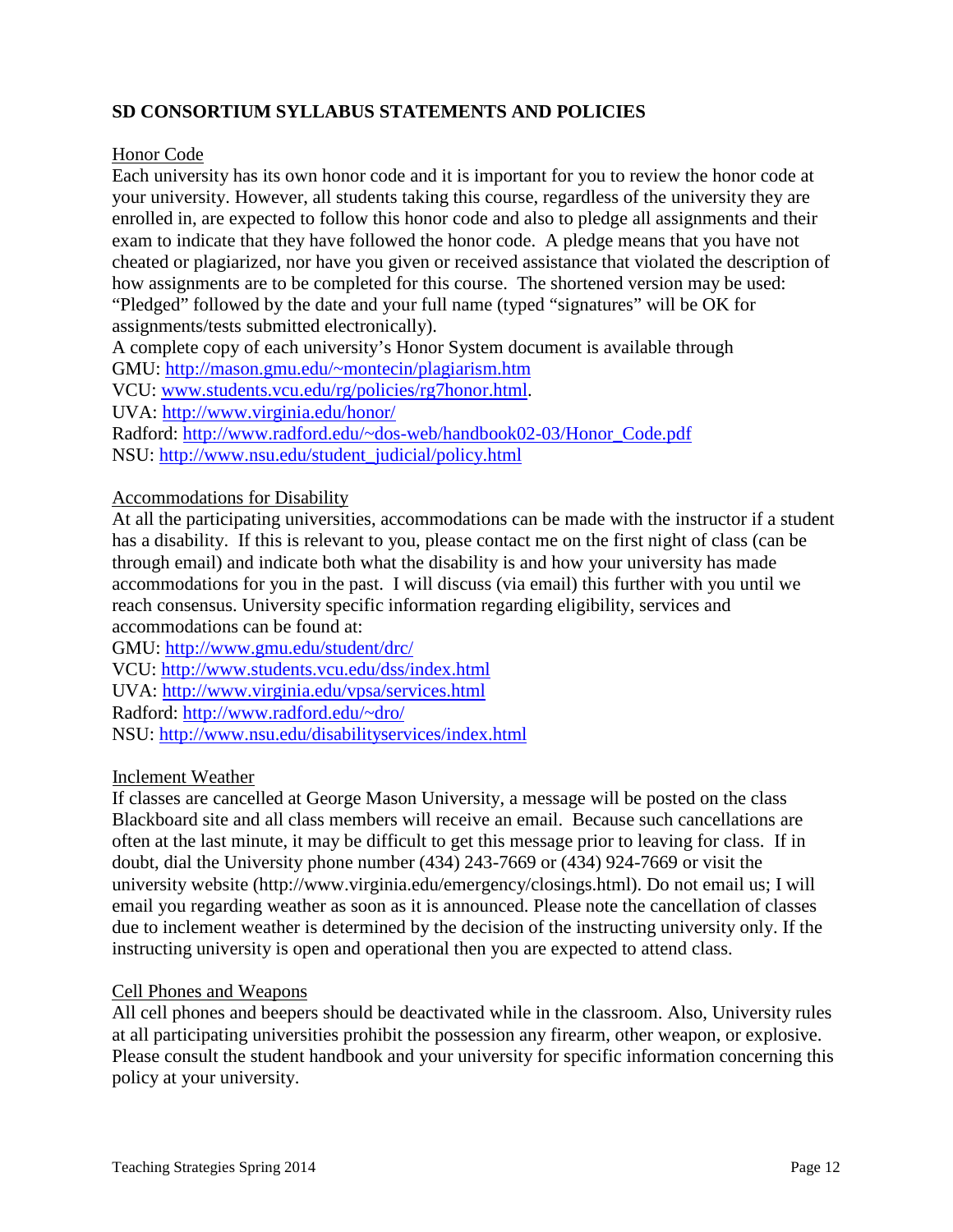### Course Materials

This course gives you access to PowerPoint files, class lecture notes, handouts, and copyrighted articles. For the articles (available on Blackboard), copyright laws must be followed: print only one copy per student. The PowerPoint presentations, notes, and handouts are provided on Blackboard for your convenience and to facilitate your mastery of concepts presented in this course; PowerPoints should be available on Blackboard by noon of the class day or sooner. If you plan to print copies of PowerPoint slides, this must be done before class begins (before 4:30 pm or 7:20 pm) and using a 3 or more slides per page handout format (do not print full slide pages). All of these materials should be regarded as authored materials, which if used or referred to must be fully credited through reference to the author, the class, and date. If used beyond citation, permission of the instructor/author is required.

### Technology Proficiencies

All students participating in this course are expected to be proficient in several technology skills. Students are expected to be proficient in using the Internet and have reliable and consistent Internet access. Students are also expected to have an active email account and to check email regularly. This course requires students to use Blackboard, which is our online course management system located at [http://mymason.gmu.edu](http://mymason.gmu.edu/) 

NON GMU Students: Your login for Blackboard Organizations is: *x\_first name.last name* For example John Smith's username would be: x\_john.smith Your password is: *bbcommunity*

Students are expected to login to this system frequently and be proficient in using its features. Students are expected to be proficient in using the computer, which includes downloading and saving files, typing, and word processing skills. Students participating in this course are expected to use Microsoft Word for all written assignments. Furthermore, students are expected to use Microsoft PowerPoint and Adobe Acrobat Reader for class documents located on the Blackboard website.

#### TaskStream Submission

TaskStream [\(www.taskstream.com\)](http://www.taskstream.com/) is an electronic portfolio and assessment management tool that the SD Consortium is utilizing in part to meet accreditation requirements for the National Council of Accreditation of Teacher Education (NCATE) as well as for student portfolio evaluation purposes. **EVERY student taking this course at EVERY university IS REQUIRED to upload and submit the signature assignment for this course to TaskStream for evaluation by the end of the semester. Directions for submitting assignments are available on Blackboard in the** *TaskStream* **folder within the** *Syllabus* **section.** 

The signature assignment(s) for this class is: *Instructional Program with Data*

#### Course Facilitators

Each class will have a facilitator or assistant who will assist with the class. Learn who that person is as they will be taking role and keeping track of class participation and reporting it to me weekly. However, if you think you must miss a class, please email me ahead if at all possible (or later if need be). Because of the potential of confusion caused by people speaking at the same time in this multi-site course, it will be important to raise hands before asking questions or making comments. Along with the facilitators, I will try hard to enforce this rule and to be alert to questions from the distance sites. Facilitators will also FAX in-class written tasks following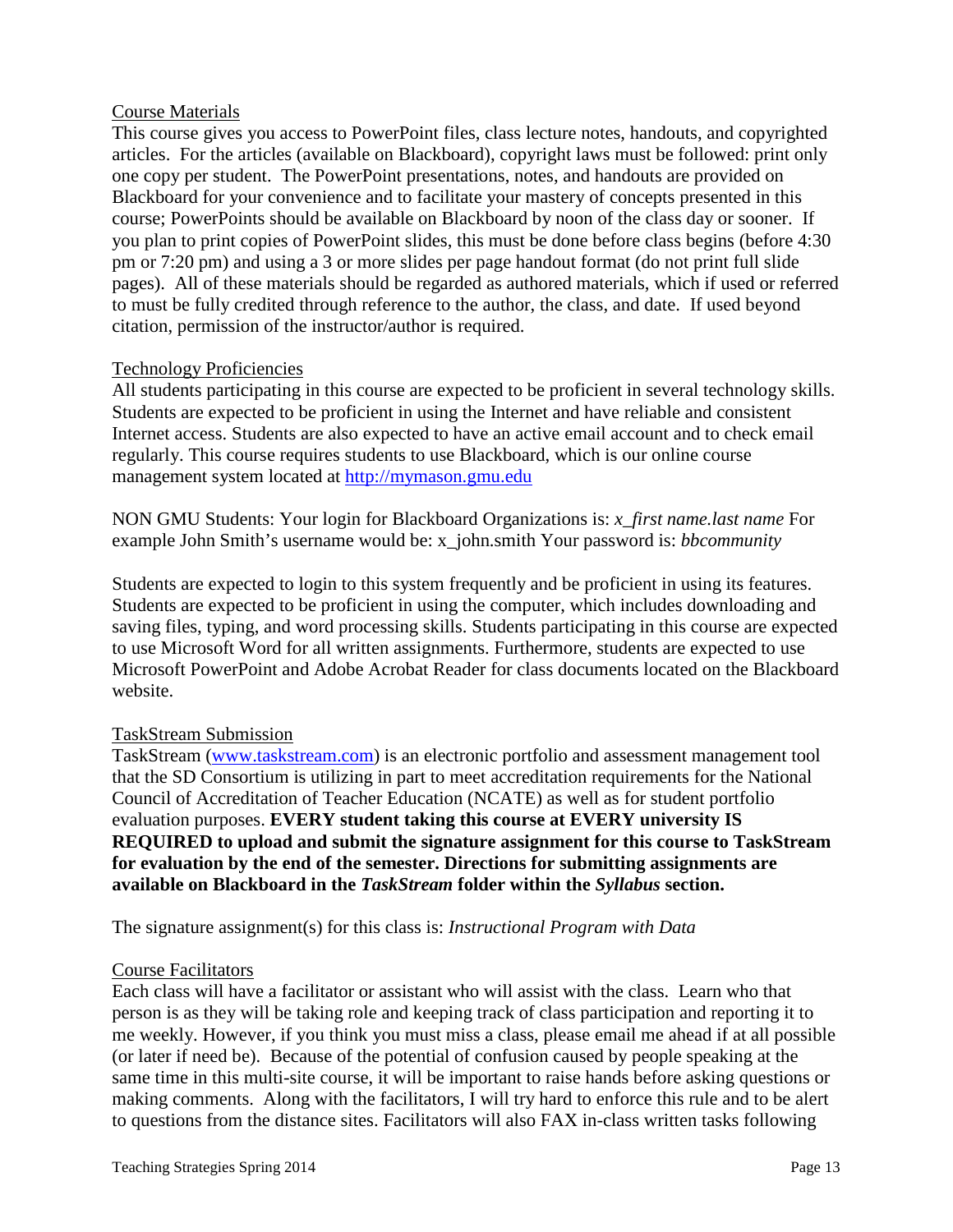class or early the next day to me. When in class assignment forms or handouts are send the day of the class, facilitators will need to download and copy them for class members.

### Blackboard Assistance

This course requires that you be a regular email user and be able to use various features of Blackboard (sign on, download materials, hand in completed assignments electronically in the drop box). You may direct your questions about Blackboard to the facilitator at the class site as well as to email Marci Kinas Jerome (mkinas@gmu.edu). She will be the best resource. We are all learning this system together and some of us will be faster than others. Expect some snafus along the way, but please help each other out as you can. You will want to download all the required materials early in the semester or as soon as they are posted. Please note that some handouts/readings may be given to you in class that are not posted on Blackboard. Also check Blackboard for announcements. Sometimes I will place handouts for class on Blackboard and will alert you by email or in the previous class; in these cases please download and bring them to class.

All Consortium courses are recorded and archived on a video-streaming server. Students and faculty are welcome to view previous classes at [http://torrent.gmu.edu](http://torrent.gmu.edu/) and click on the link for [SDC Teaching Strategies] in the Public Folders link. Classes are listed by date and time. Since the Consortium includes some remote site students, all consortium classes are broadcast live via the Internet at the same website. It is the policy of the consortium that students attending classes at university sites are expected to be present at those university sites during class time. However, in instances where students would otherwise miss class (in accordance to the attendance policy) students may participate in the class via the live web stream. However, students who participate in the web-stream instead of at their university site are still subject to the response cost as outlined in the attendance policy for this course. Directions for viewing the video-stream can be found in the course Blackboard site.

Student may also view the PowerPoints, communicate with the instructor, and interact with other at home students using Adobe Connect. Each consortium class has their own Adobe Connect website. To get to your Adobe Connect course site go to:

- Teaching Strategies:<http://webcon.gmu.edu/teaching/>
- Teamwork:<http://webcon.gmu.edu/teamwork/>
- Communication:<http://webcon.gmu.edu/communication/>

You will login with the guest username (sdcguest@gmu.edu) and password (sdcsite). The first time you use Adobe Connect you may be prompted to download a plug in, it only takes a few seconds to install.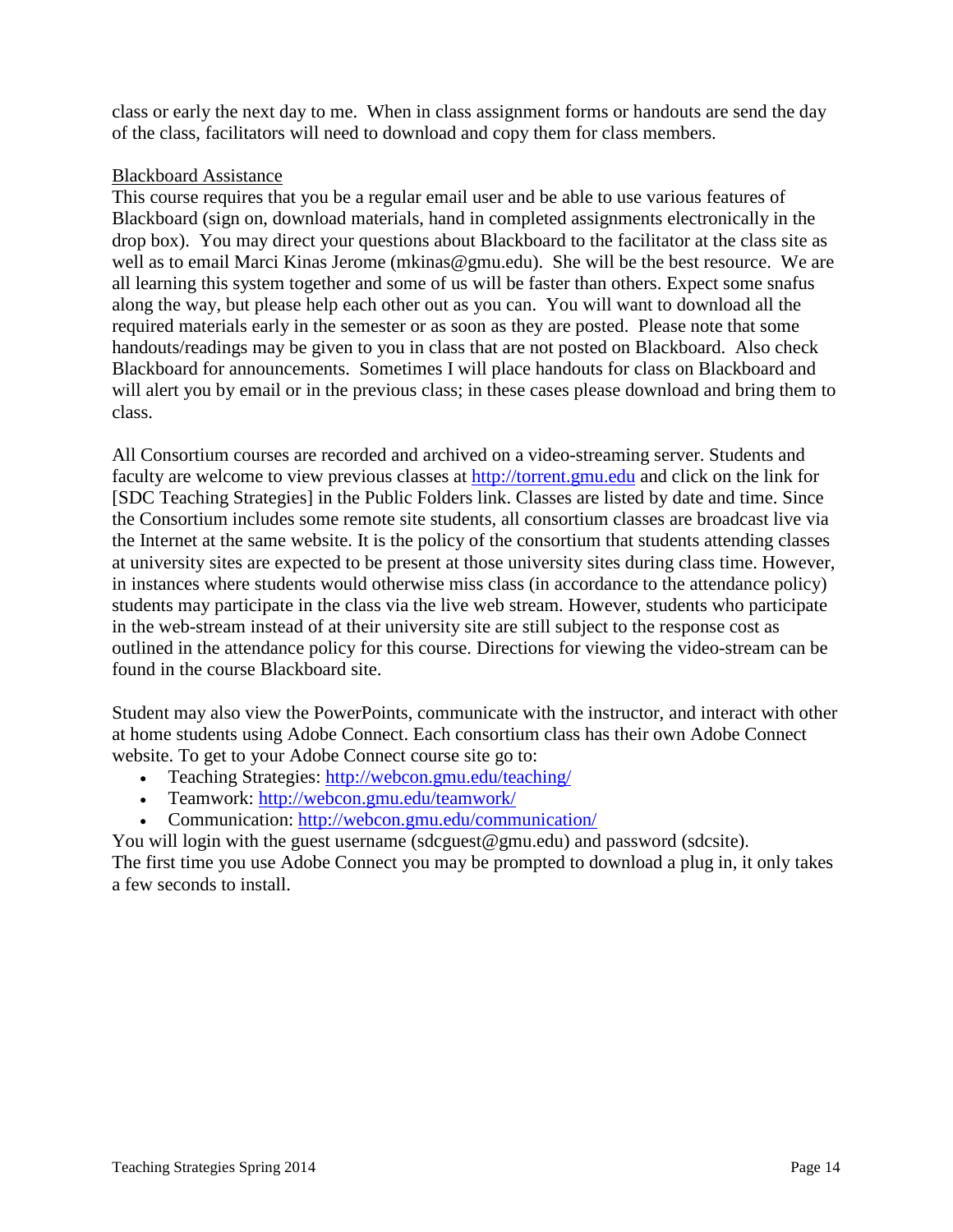# **(GMU ONLY) POLICIES AND RESOURES FOR STUDENTS:**

a. Students must adhere to the guidelines of the George Mason University Honor Code [See [http://oai.gmu.edu/honor-code/\]](http://oai.gmu.edu/honor-code/).

b. Students must follow the university policy for Responsible Use of Computing [See [http://universitypolicy.gmu.edu/policies/responsible-use-of-computing/\]](http://universitypolicy.gmu.edu/policies/responsible-use-of-computing/).

c. Students are responsible for the content of university communications sent to their George Mason University email account and are required to activate their account and check it regularly. All communication from the university, college, school, and program will be sent to students solely through their Mason email account.

d. The George Mason University Counseling and Psychological Services (CAPS) staff consists of professional counseling and clinical psychologists, social workers, and counselors who offer a wide range of services (e.g., individual and group counseling, workshops and outreach programs) to enhance students' personal experience and academic performance [See [http://caps.gmu.edu/\]](http://caps.gmu.edu/).

e. Students with disabilities who seek accommodations in a course must be registered with the George Mason University Office of Disability Services (ODS) and inform their instructor, in writing, at the beginning of the semester [See [http://ods.gmu.edu/\]](http://ods.gmu.edu/).

f. Students must follow the university policy stating that all sound emitting devices shall be turned off during class unless otherwise authorized by the instructor.

g. The George Mason University Writing Center staff provides a variety of resources and services (e.g., tutoring, workshops, writing guides, handbooks) intended to support students as they work to construct and share knowledge through writing [See [http://writingcenter.gmu.edu/\]](http://writingcenter.gmu.edu/).

## **PROFESSIONAL DISPOSITIONS**

Students are expected to exhibit professional behaviors and dispositions at all times.

## **CORE VALUES COMMITMENT**

The College of Education & Human Development is committed to collaboration, ethical leadership, innovation, research-based practice, and social justice. Students are expected to adhere to these principles. [See [http://cehd.gmu.edu/values/\]](http://cehd.gmu.edu/values/)

For additional information on the College of Education and Human Development, Graduate School of Education, please visit our website [See<http://gse.gmu.edu/>

#### **Advising Contact Information**

Please make sure that you are being advised on a regular basis as to your status and progress through your program. Mason M.Ed. and Certificate students should contact the Special